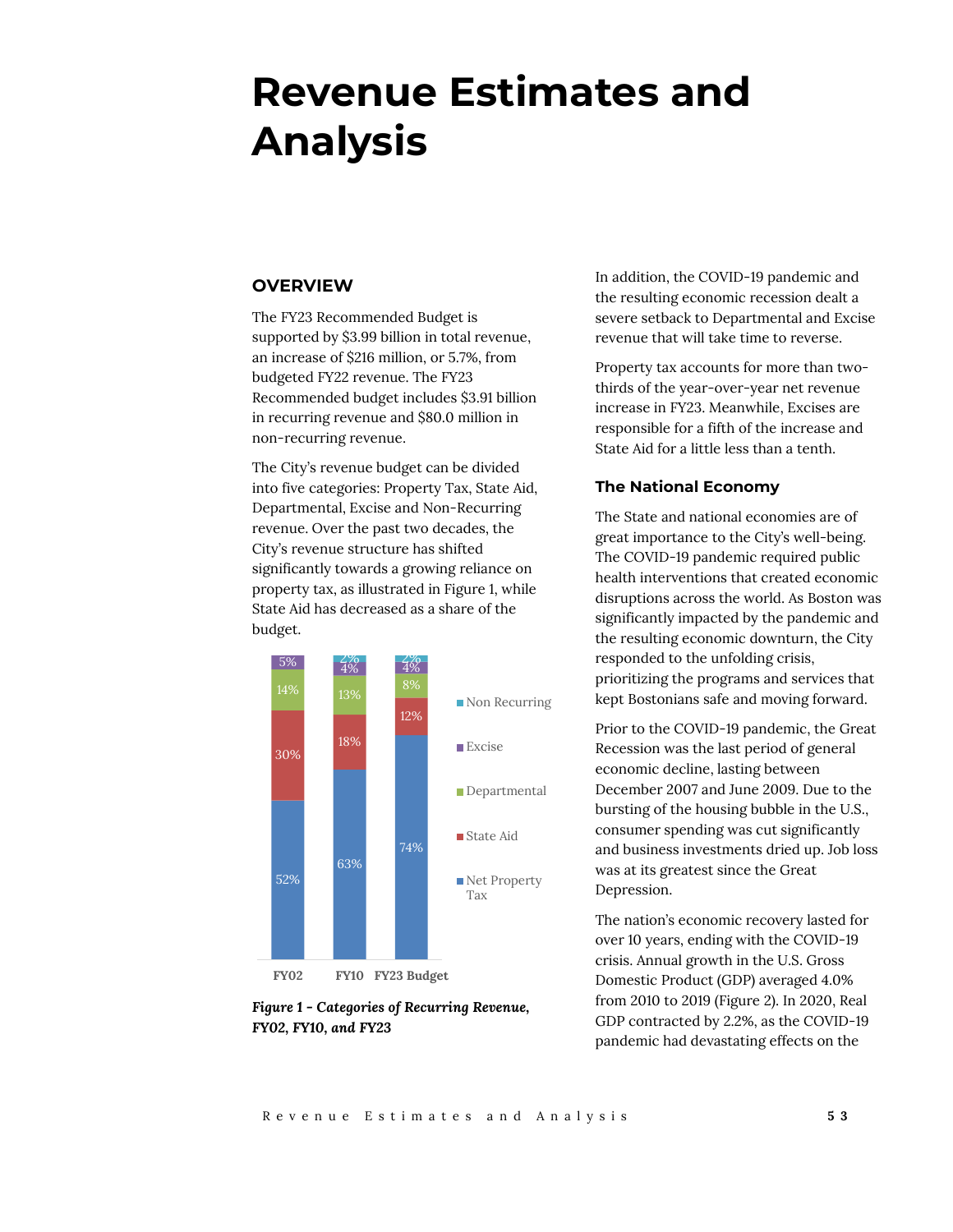stock market and the U.S. and World economies.



# *Figure 2 – Real Gross Domestic Product Growth, Current Dollars, 2002-2021 (FRED Economic Data)*

Prior to March 2020, the civilian unemployment rate in the U.S. had steadily decreased since the end of the Great Recession: the unemployment rate was 3.5% in February 2020. The global pandemic caused many companies, institutions, and government entities to lay off or furlough large shares of their employees. In April 2020, the national unemployment rate reached 14.7% and it has been slowly decreasing since. The annual unemployment rate was 8.1% in 2020, falling further to 5.4% in 2021.



# *Figure 3 – Civilian Unemployment Rate, Seasonally Adjusted, 2002-2021 (FRED Economic Data)*

The unemployment rate captures people without a job, available to work and actively searching for work, out of the entire labor

force – unemployed and employed combined. Those who are not actively looking for a job are not counted. The COVID-19 pandemic created additional obstacles for workers, causing them to delay returning to work out of fear of contracting the virus, as well as forcing many parents, more commonly mothers, to adjust their employment in order to take care for their children due to closed or remote schools and childcare. While conditions have improved, the long-term effects on workers, and female workers in particular, are still uncertain.

The Federal Funds rate is the interest rate at which depository institutions trade federal funds with each other, with the target rate representing the upper limit of the projected range. In December 2015 Federal Reserve began increasing the target rate for the first time since 2007, an indication of confidence in the economy. Rates climbed until August 2019, whereupon the Federal Reserve started to decrease its target rate gradually, reaching a range of 0% to 0.25% in March 2020. A low rate encourages people to invest their money and stimulate the economy, however keeping rates low for extended periods increases the risk for higher inflation.



# *Figure 4 - Federal Funds Target Rate March 2016- March 2022 (FRED Economic Data, Monthly, End of Period)*

Indeed, inflation has become a major concern for policymakers during the recovery from the pandemic, with rising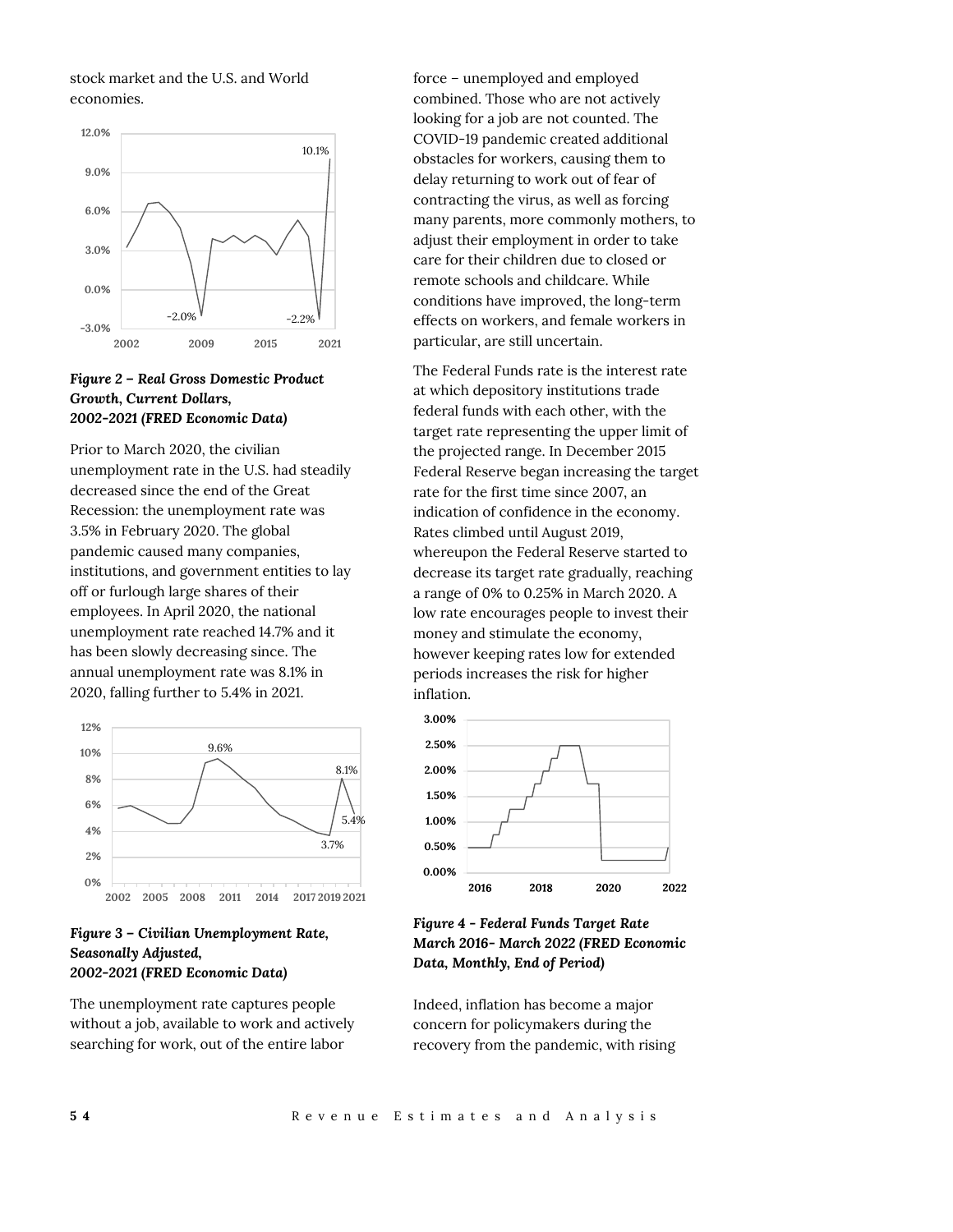prices for basic goods such as groceries and gas posing challenges to households. Quarter-to-quarter growth in the Personal Consumption Expenditures Price Index averaged 1.5% for the first three quarters of 2021. The third quarter of 2021 registered fully 5.5% higher than the third quarter of 2022. The Federal Reserve is now planning a series of rate hikes intended, in part, to fight inflation. The first of these occurred in March 2022 with the target range being raised to 0.25% to 0.5%.

#### **The State and City Economies**

Massachusetts' real GDP decreased by 3.7% in 2020 and rebounded in 2021 with annual growth of 6.4%. During the Great Recession, the lowest GDP growth was 0.8% in 2009.



# *Figure 5 - Real Massachusetts Gross Product Growth, Current dollars 2002-2021*

Prior to the COVID-19 pandemic, the unemployment rate had been decreasing for both Massachusetts and Boston, with both hovering around 3% in 2019. However, the prolonged shutdown in Massachusetts due to the spread of the virus in the state caused the state unemployment rate to reach 17.1% in April 2020, or 594 thousand unemployed residents, the highest rate in the country. In May, the rate began dropping, reaching 6.0% in June 2021, or 225 thousand unemployed residents, and falling still further to 4.8% by January 2022.

Boston's unemployment rate peaked at 16.1% in June 2020, fell to 7.6% in December 2020, and registered at 4.4% in January 2022. See the *Boston's People & Economy*  section of Volume I for more details on Boston's population and labor force trends.

#### **The Commonwealth Budget**

State aid to the City represents its second largest single source of general fund revenue, although in the past two decades it has been declining as a share of revenue. Often, changes to law or policy recommendations that affect City expenditures and revenue generating capacity occur within or alongside budget language. As a result, the State budget is of great interest to the City.

#### **Recent State Budget History**

After the economic downturn in June 2009, the State faced several years of ups and downs in managing their structural balance. While State revenue growth, especially income tax, rebounded considerably, large variances in quarterly and yearly revenue collections made budget decisions difficult at the State level.

As a result, the State has made use of its stabilization or "rainy day" fund, in addition to reductions in expenditures and increases in revenue, to deal with its structural imbalance. At the close of FY08, the stabilization fund balance was \$2.1 billion. The State drew down the balance considerably by the close of FY10 to a low of approximately \$670 million before revenues began to increase again in FY11-FY12 and the fund stabilized between FY14 and FY17. The Commonwealth may have been expected to access the fund during the COVID-19 crisis, but a massive infusion of over \$50 billion in federal relief and healthy capital gains tax inflows to the fund have led to its highest ever balance, \$4.6 billion, as of June 30, 2021.

State revenue collections for fiscal year 2021 totaled in excess of \$5 billion above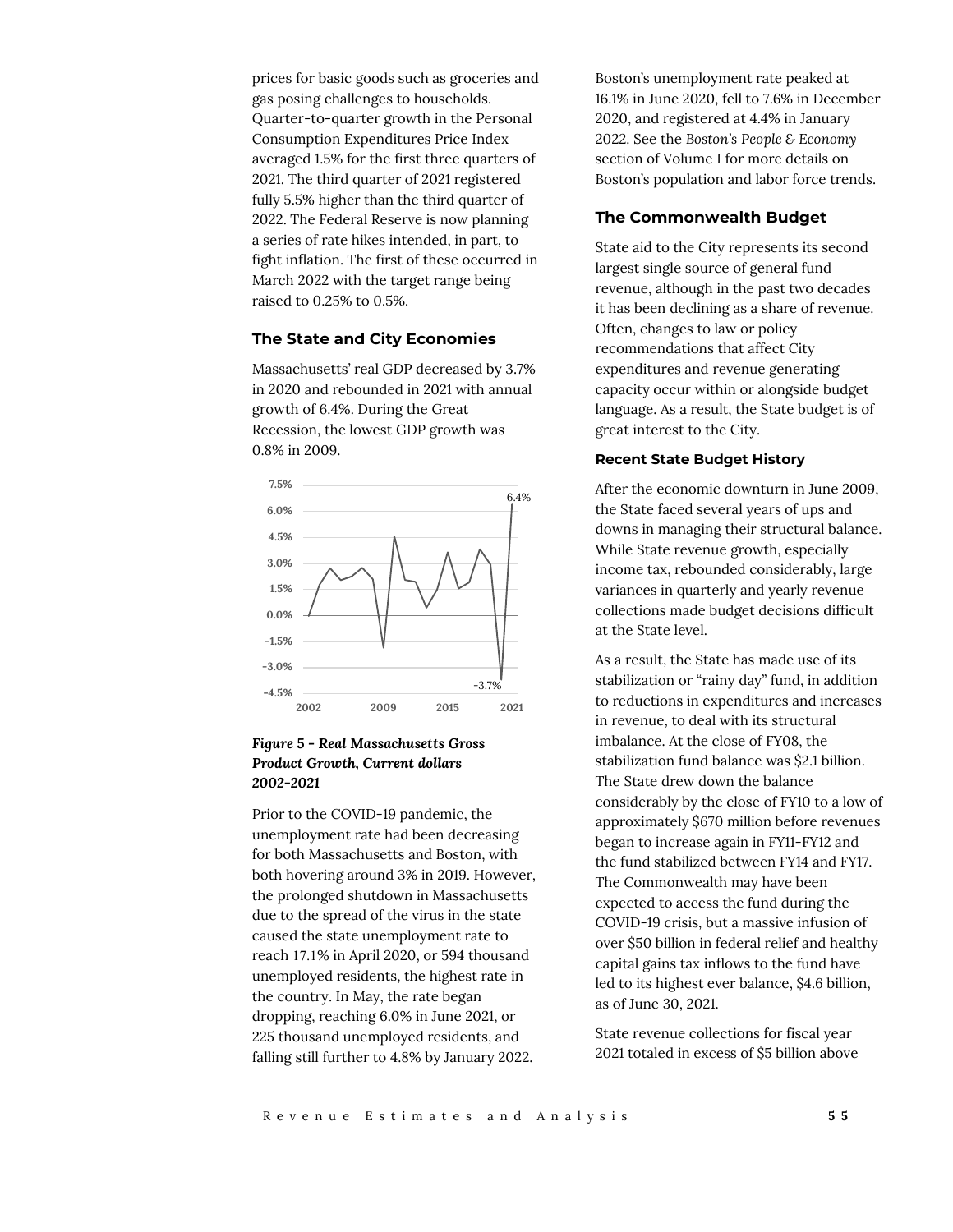benchmark expectations. On January 14, 2022, as part of the FY23 Consensus Revenue process, the FY23 projection was set at \$36.92 billion, a 2.7% increase over the adjusted fiscal 2022 revenue projection of \$35.95 billion.

#### **The FY23 State Budget**

The City's FY23 state aid budget is based on the Governor's proposed budget for FY23, as the state budget will not be finalized and signed into law prior to the release of the City's budget.

For more details, see *State Aid and Assessments* under the *Revenue Estimates* section below.

# **REVENUE ESTIMATES**

## **The Property Tax**

The property tax levy has always been the City's largest and most dependable source of revenue. In FY22, the net property tax levy (levy less a reserve for abatements) totals \$2.79 billion, providing 74.0% of the City's revenue. In FY23, the net property tax levy is estimated to total \$2.94 billion and account for 73.8% of budgeted revenues.

Boston's economy was surging prior to the COVID-19 pandemic and property values in Boston have continued to rise steadily. In FY21, property values increased by \$14.5 billion or 82.1%, and in FY21, property values increased by an additional \$7.2 billion or 3.8%, currently totaling \$197.8 billion. The City is mindful of potential effects of COVID-19 on property values and continues to monitor its impacts.

Proposition 2 ½ has been the overwhelming factor affecting the City's property tax levy since being passed in 1980 by the State Legislature. Proposition 2 ½ limits the property tax levy in a city or town to no more than 2.5% of the total fair cash value of all taxable real and personal property (referred to as the *levy ceiling*). It also limits the increase in the total property tax levy to no more than 2.5% over the prior year's

total levy (referred as the *levy limit*), with certain provisions for new construction. This means that while the property values have grown 124% in the past 10 years, property tax revenue has grown by 77% due to Proposition 2 ½.

In each year since FY85, the City has increased its levy by the allowable 2.5%. These increases have grown as the levy has grown, beginning in FY85 at \$8.4 million and reaching \$70.6 million in FY23.

Finally, Proposition 2 ½ provides for local overrides of the levy limit and a local option to exclude certain debt from the limit by referendum. The City of Boston has never sought a vote to either override the levy limitations or exclude any debt from same.

Despite these constraints, the City is committed to keeping residential property tax bills down to retain more low and middle-income homeowners in the city. Policies the City has pursued are demonstrating success, as the average owner-occupied single-family tax bill in Boston is 30% below the FY22 statewide average. In 2016, the City advocated for a change in State law that increased the residential exemption limit, a reduction in real estate taxes for homeowners who occupy their property as their principal residence, from 30% to 35% of the average assessed value of all Class One residential properties. The City Council, with the approval of the Mayor, once again chose the maximum exemption allowed by law – 35% for the FY22 Tax Rate. The FY22 residential exemption amount increased by \$152 over last year's amount.

During these same years, the levy has also been positively impacted by taxable new value, or "new growth". New growth can arise from both real and personal property and is outside of the Proposition 2 ½ cap. Thanks to efforts to attract business development and grow its housing stock, Boston experienced unprecedented new growth in property tax revenue over the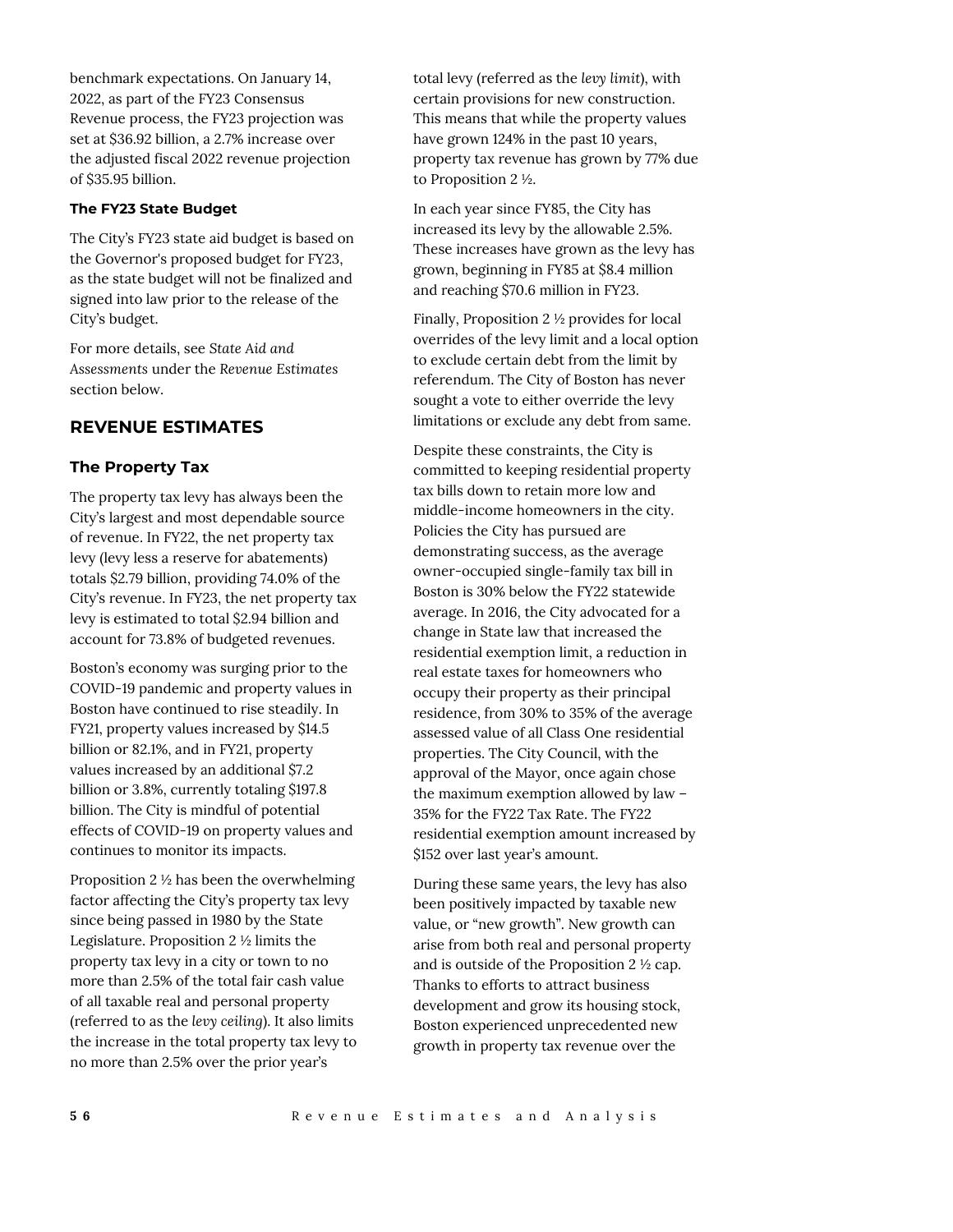past four fiscal years. In FY23, the City expects new growth to decrease due to economic uncertainty and the lagged effects of the pandemic, including a twomonth pause in non-essential construction in the spring of 2020.

During the past half dozen years, the City saw notable construction projects in Boston enter the City property tax base for commercial, mixed-use and residential properties, most notably in the Seaport District, Dorchester, and the Back Bay. According to the BPDA, the estimated revenue from building permit fees during FY20 indicated the potential for \$8.2 billion in construction activity compared to an estimate of \$7.4 billion in FY19.

New growth is projected to total \$60.0 million in FY23. Property tax growth from new growth has exceeded growth from the allowable 2.5% increase in 15 of the last 21 years. However, as was evident during the last recession, new growth revenue is volatile and depends on the development cycle and the local, state and national economies. See Figure 6 for Property Tax growth in the past 10 years.

It is important for the financial health of the City that the property tax levy continues to grow, combined with diversification of the City's revenue sources. Efforts continue to reduce reliance on the property tax through increasing existing or establishing new local revenue sources.



*Figure 6 – Property Tax Levy Increase by Type (in millions), FY14-FY23*

The percentage of the total tax levy borne by residential taxpayers has averaged around 39% since FY05 and is now 41.7%. The amount and value of residential and commercial properties determine the ratio between the different categories.

Classifying properties in the residential, commercial and industrial categories reduces the residential tax rate, the rate per \$1,000 of property value, to the lowest level allowed by law. Without it, residential taxpayers would see their property taxed at a much higher rate. Figure 7 shows the two tax rates – for residential properties and for commercial, industrial and personal properties – since FY09. Rates increased following the Great Recession (FY08-FY13), when values decreased significantly due to the burst of the housing bubble. Starting in FY14, rates decreased for multiples years thanks to the acceleration of development and the recovery of the economy. Since FY18, rates have moved within a narrow range.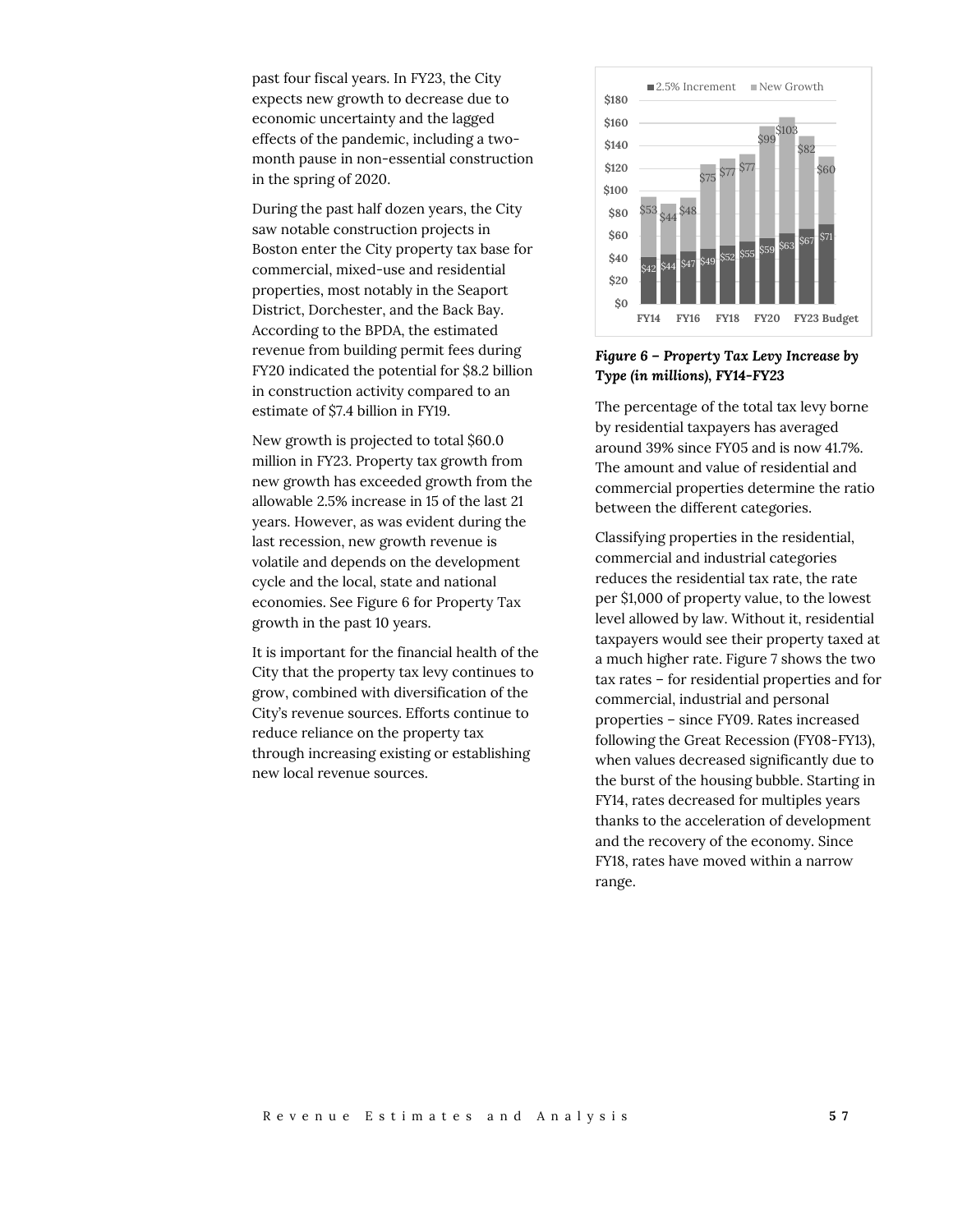

# *Figure 7 - Property Tax Rates FY10-FY22*

With many workers working from home and a slowdown in the economy, office vacancy rates, an indicator of commercial real estate value, have increased since 2019, with some neighborhoods faring worse than others. According to Jones Lang LaSalle data, the commercial office vacancy rate for Boston as a whole was 13.7% in the third quarter of FY21. In the South Boston Waterfront and Downtown, the rates are 13.5% and 14.6% respectively.

The citywide median single-family home price was \$745,000 in 2021. Vacancy rates in residential buildings with five or more units increased during the pandemic. For the city as a whole, multifamily residential vacancy rates increased from 5.0% in 2019 to 9.2% in 2020. In 2021, the vacancy rates fell to 4.3%.

Any significant decline in property values can present a problem for cities as dependent on the property tax as Boston. As property values decreased in the early 1990's, and the City continued each year to maximize the allowable levy increase under Proposition 2 ½, the levy rapidly approached the levy ceiling of 2.5% of total assessed value. Reaching the 2.5% ceiling would further limit the City's capacity to increase the annual levy and raise the needed revenue to support the City's budget.

However, due to years of strong new growth increases, the City has significant space between its FY22 net effective tax rate of 1.4% and the tax levy ceiling of 2.5% of total assessed values. If the real estate market were to depreciate, having a tax levy significantly lower than the levy ceiling would insulate revenues from an immediate shock. Nevertheless, if values were depressed long enough, future growth of the property tax would be impaired. The darker area in Figure 8 shows the difference, or gap, between the tax levy and ceiling.



*Figure 8 – Property Tax Levy and Levy Ceiling (in millions), FY02-FY22*

# **State Aid and Assessments**

State aid refers primarily to distributions from the State to municipalities for Chapter 70 education aid, unrestricted general government aid, and charter school tuition reimbursement, along with other relatively small State programs such as library aid. State aid, as it is used here, excludes any grants to or offsets for direct expenditures by City departments.

State aid in FY23 is based on the Governor's proposed budget for FY23, as the state budget is still being developed at the time the City's budget is released.

The City received General Fund gross State aid totaling \$458.8 million in FY20 and \$468.8 in FY21. The City is projected to receive \$478.9 million in State aid in FY22 and has budgeted \$495.2 million for FY23.

Municipal Charges, also known as State assessments, are charged by the State to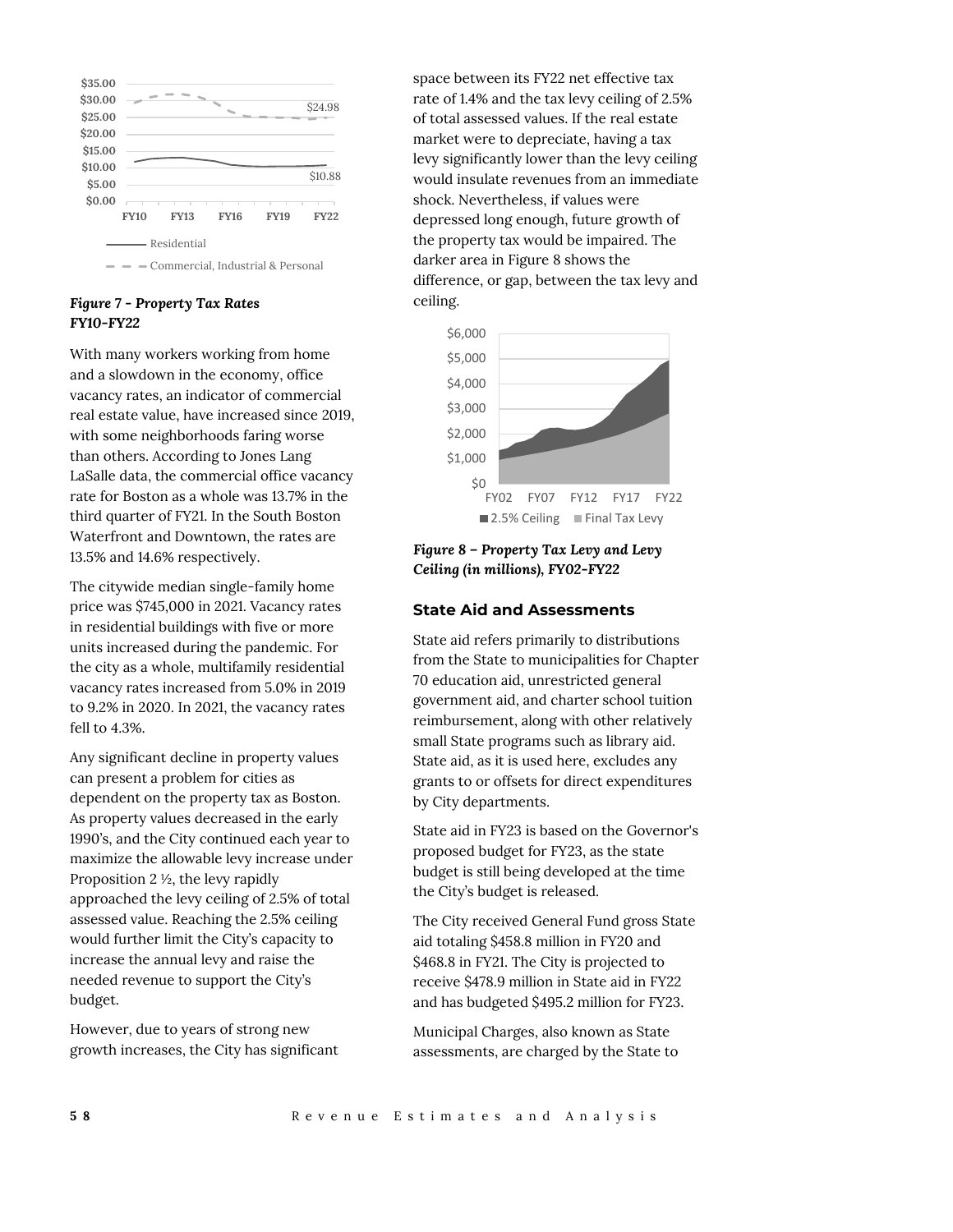municipalities for items such as charter school tuition and MBTA service. State aid distributions are reduced by the amount of assessments charged to a municipality. The City paid \$295.9 million in FY20 and \$316.4 million in FY23. The City has budgeted to pay \$351.2 million in assessments in FY22 and is budgeting \$367.0 million in FY23.

In 1993, the State began an effort to increase and equalize funding for local education. The Chapter 70 education aid formula, derived from that effort, establishes a foundation budget, or a minimum level of education spending in each school district, which the State and the district then fund with the district's local contribution and the State Chapter 70 education aid. The City received Chapter 70 education aid from the State totaling \$221.9 million in FY20 and \$221.8 million in FY21. The City expects to receive \$223.7 million from the State in FY22 and budgeted \$225.5 for FY23.

Boston is assessed by the Commonwealth to fund charter schools on a per-pupil basis. This assessment rapidly increased following enactment of the 2010 Achievement Gap legislation that expanded the number of charter school seats. Boston's charter school tuition assessment is budgeted to increase by \$16.3 million, or 6.5%, over the FY22 budget, as 11,063 Boston students are projected to attend a state charter school in FY23.

Boston has seen its charter school costs rise dramatically in the past 10 years – 199% or \$178.3 million between FY13 and the FY23 budgets. As seen in Figure 9, the net cost of charter schools to the City – charter school tuition less charter school reimbursement – has been increasing over time as well. The City is projecting a \$207.7 million net impact in FY22 and \$214.9 million in FY23.



#### *Figure 9 – Net Charter School Costs, FY14-FY23*

The Student Opportunity Act, passed in 2019, represents a welcome development and includes a commitment to fully fund the City's charter school tuition reimbursement. Full funding is being phased in over three years; for fiscal year 2023 the Commonwealth's benchmark is to fund 90% of charter school tuition reimbursement. As reflected in the FY23 Governor's budget, Boston will receive an increase of a little more than \$9 million in tuition reimbursement relative to its FY22 appropriation for a total of 53.0 million.

The second largest source of State revenue is the unrestricted general government aid (UGGA). From the FY10 budget going forward, the Governor and the Legislature have combined general government aid from Additional Assistance and Lottery into one account: UGGA. Revenue derived from the State's lottery now accounts for nearly all funds dispersed through UGGA. For Boston, UGGA revenue totaled \$198.1 million in FY20 and 213.3 million in FY23. The City projects to receive \$208.2 million in FY22 and \$213.8 million in FY23, a 2.7% increase over the FY22 budget.

Net state aid, which is gross state aid revenue less state assessments, has been trending down steeply since FY02. The rapid annual increase in the charter school tuition assessment has contributed to this trend. With a small increase in net state aid in the FY23 budget, Boston is \$236.8 million, or 64.9%, below its FY08 level of net state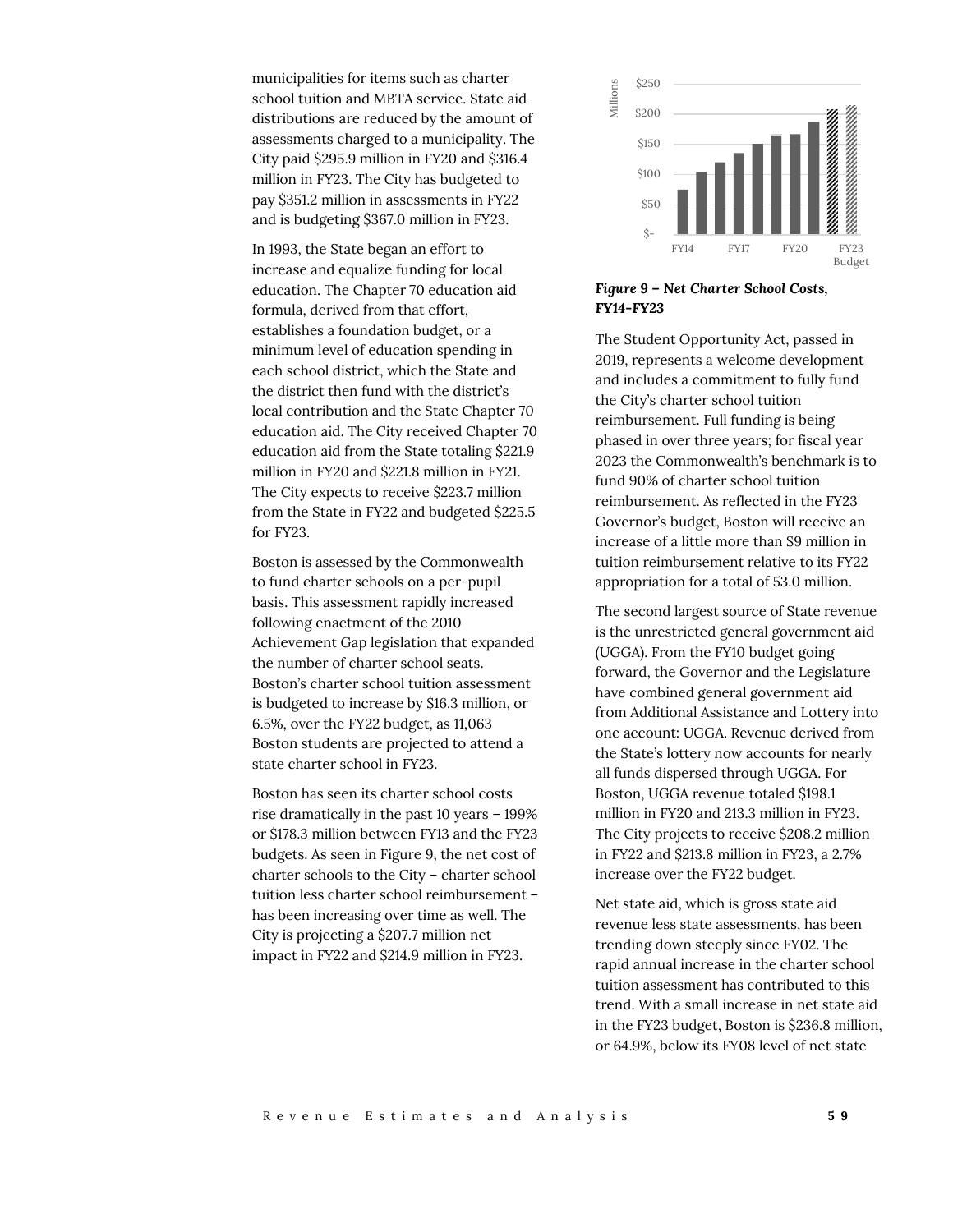aid. Net state aid amounted to \$163.0 million in FY20 and decreased to \$152.4 million in FY21. The FY22 projected net state aid totals \$127.7 million, and the FY23 budget assumes a marginal uptick to \$128.2 million, driven by fuller funding of charter school tuition reimbursement. Taking a step back, the long-run loss of resources has put extraordinary pressure on the property tax and other local revenue sources, as well as on levels of expenditures.



## *Figure 10 – State Aid, State Assessments and Net State Aid (in millions), FY08-FY23*

## **Local Receipts**

The City also collects recurring revenues other than property tax and State aid. Revenue from excise taxes, payments-inlieu-of-taxes, licenses and permits, fees and fines, investment income and available funds are part of this local receipts group. To forecast these receipts, the City uses analytical trending of historical collections, based on the specific revenue source and the availability of data, and integrates economic data where appropriate.

The City collected \$615.9 million in local receipts revenue in FY19, \$574.4 million in FY20, and \$425.9 million in FY21. The impact of the COVID-19 pandemic is evident in the dramatic \$190 million, or 31%, drop across these years. Exercising caution and in light of some deferred FY20 revenue having inflated FY21 collections, the City budgeted to collect \$407.2 million in FY22.

Local receipts are expected to build on signs of economic recovery, with the City budgeting \$467.8 million in FY23. However, caution continues to be necessary given uncertainty around viral variants, geopolitical events, and macroeconomic pressures.



## *Figure 11 – Recurring Local Receipts by Type FY19-FY23*

# **Excise Taxes**

There are eight excise taxes. Listed below are the main ones.

The *local room occupancy excise* was increased in FY20 from 6% to 6.5%, and is levied on both hotels and short-term rental units. In addition to the local tax, the State collects a 5.7% excise tax and a 2.75% fee, transferred to the State's convention center fund, for a total tax from all sources of 14.95%. Local room occupancy excise revenue totaled \$100.6 million in FY19 and \$99.3 million in FY20 before falling to \$15.6 million in FY21 as COVID-19 devastated the travel and hospitality sector.

The FY22 budget assumed a slow return to normal business would result in \$32.0 million in room occupancy excise. The FY23 projection of \$54.0 million anticipates further improvement but does not depend on visitor volume reaching pre-pandemic levels.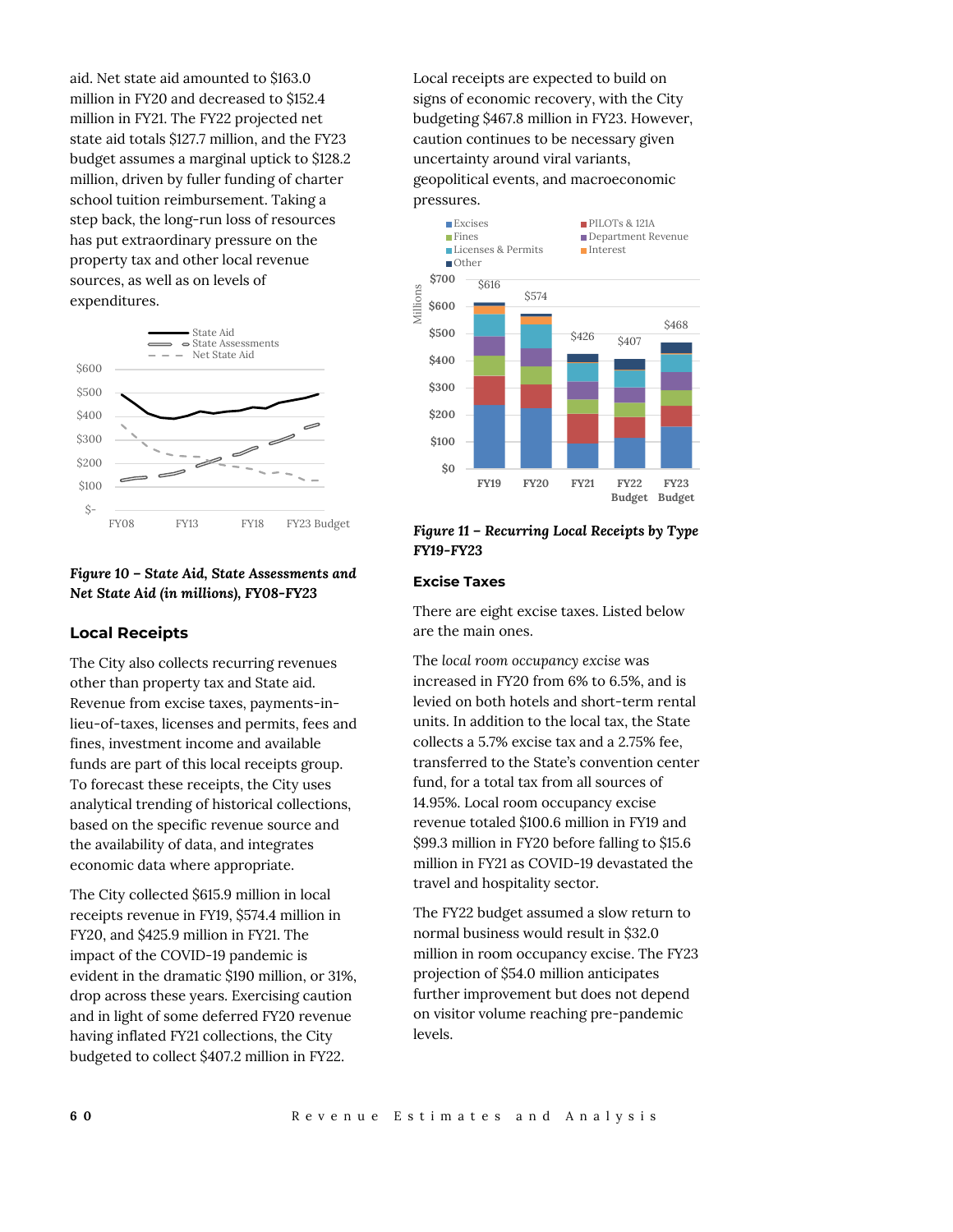The Commonwealth imposes an *excise in lieu of property tax on motor vehicles*, the proceeds of which are collected by the municipality in which the vehicle is principally kept. The excise is a uniform rate of \$25 per \$1,000 of vehicle valuation. Valuations are determined by a statutorilydefined depreciation schedule based on the manufacturer's list price and the year of manufacture.

Motor vehicle excise revenue totaled \$66.0 million in FY19, \$62.8 million in FY20, and \$54.2 million in FY21. For motor vehicle excise revenue, the City budgeted \$50.0 million in FY22 and is budgeting \$54.3 million in FY23. Since the tax lags the sale of the vehicle, this revenue estimate is generated based on projections of current year tax collections on motor vehicle sales in the state, as well as trend analyses.

Beginning in 2009, the State granted municipalities a new *local option tax on restaurant meals*. The City collected \$33.0 million in FY19, \$28.9 million in FY20, and \$14.2 million in FY21. The decrease in collection is attributed to the state's stayat-home advisory, lost income, and concern over the safety of dining in restaurants. The City budgeted \$17.5 million in FY22 and increased its projection to \$25.0 million in FY23, expecting restaurants to benefit from ongoing economic recovery and successful public health measures.

The *excise on the sale of jet fuel* is 5% of the average sales price of the previous quarter, but no less than five cents per gallon. Increases in flights arriving and departing Logan International Airport led to increased jet fuel excise revenue in recent years, mitigated by constant changes in prices. Jet fuel excise revenue totaled \$34.5 million in FY19, \$32.5 million in FY20, and \$8.5 million in FY22. The City budgeted \$12.0 million in FY22 and is budgeting \$20.0 million in FY23. The total number of flights to and from Logan decreased by 52% and total passengers decreased 70% in 2020.

Numbers in 2021 were still off 2019 levels but showed substantial gains.

The 2017 state legislation that established the framework for cannabis sales included a 3% local tax option layered on top of the 6.25% sales tax and a 10.75% state marijuana excise. The City receives quarterly payments for the local option *marijuana excise* equivalent to 3% of cannabis sales by operations located in Boston. Under City ordinance, the first \$1 million of marijuana excise the City received was transferred to the Cannabis Equity Fund to assist equity applicants and one-sixth of subsequent revenue will be transferred until 2024. In FY23 the City is budgeting \$1.25 million in General Fund marijuana excise revenue, a small increase from the \$1.0 million budgeted in FY22.

The *vehicle rental surcharge* is a revenuesharing arrangement with the State. Under this arrangement, all vehicle rental contracts originating in the City are subject to a \$10 surcharge. The City receives \$1 of this surcharge. Revenue from this source was \$1.6 million in FY19 and FY20 and \$574 thousand in FY21. In FY22, the budget was reduced to \$600 thousand due to decreased traveler volume. A modest increase to \$750 thousand is budgeted in FY23.

#### **Fines**

In FY21, the City issued roughly 900,000 parking tickets, 166 thousand or 16% less than in FY20. The FY21 collection rate remained over 90%. Major factors contributing to the City's successful collection rate include non-renewal of violator's registration and license by the Registry of Motor Vehicles until penalties are paid, increased ability to recover fine payments from rental agencies, and systematic collection of fines for company cars and leased vehicles. The City also contracts with a third-party vendor to collect delinquent fines from out of state vehicles and other hard-to-reach offenders.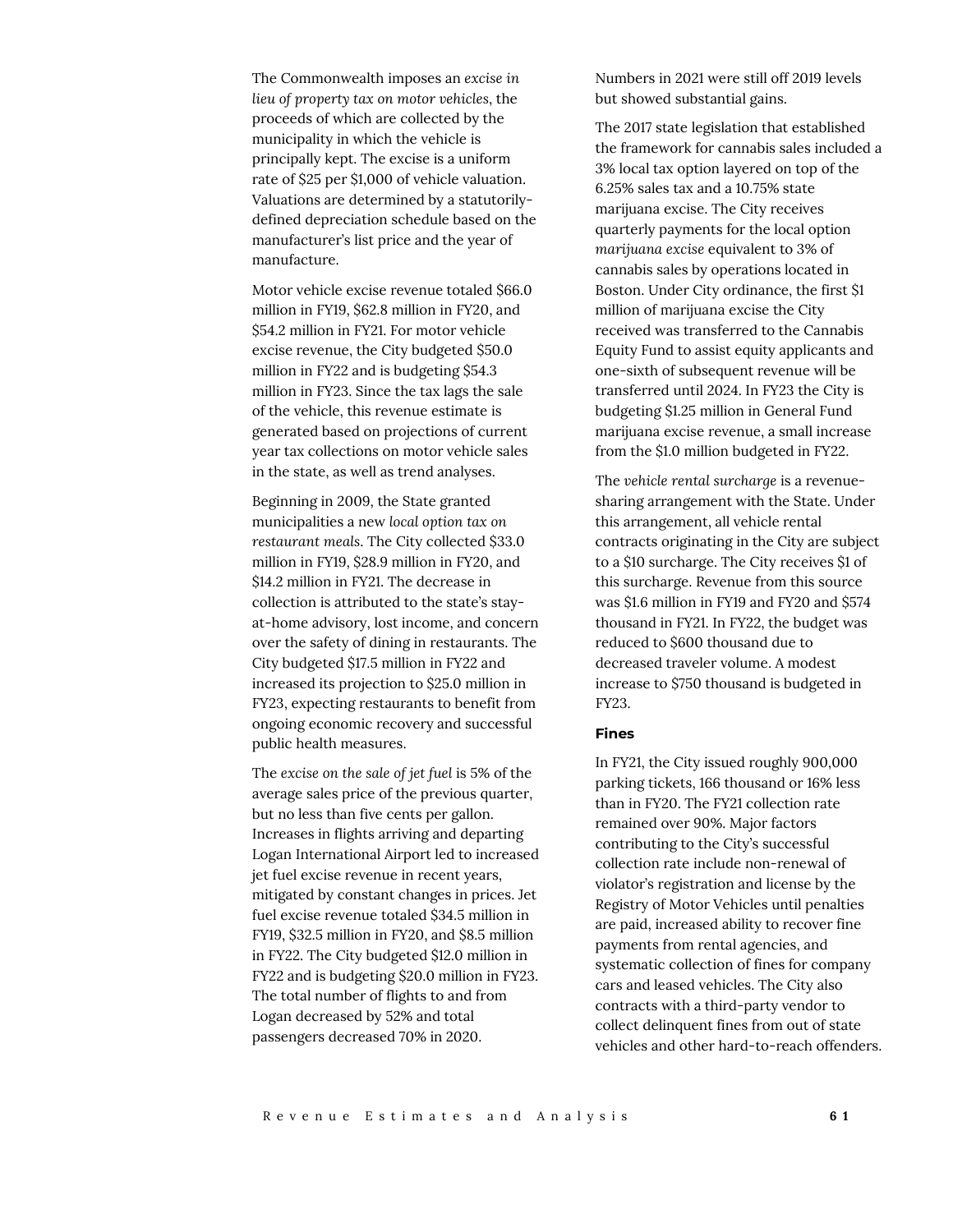The City collected parking fines revenue of \$70.1 million in FY19. In FY20, issuance and collection were affected by COVID-19, starting in March 2020, as many businesses were closed throughout the City and traffic into the City was reduced. Parking fines revenue collection decreased to \$62.7 million in FY20 and fell further in FY21 to \$48.5 million. As the pace at which trips into Boston will rebound is uncertain, parking fines are budgeted at \$48.5 million in FY22 and \$54 million in FY23.

#### **Interest on Investments**

The City's level of investment income is a function of prevailing short-term interest rates and daily cash balances. Investment income totaled \$30.4 million in FY19, \$29.5 million in FY20, and \$3.6 million in FY21.

The City budgeted interest income at \$2.8 million in FY22 and \$3.0 million in FY23. The City's investments are sensitive to the Federal Funds rate, so the very low range in which the Federal Reserve has maintained the rate has depressed income. Since rates are beginning to climb, some growth may be expected.

#### **Payments in Lieu of Taxes**

Payments in Lieu of Taxes (PILOTs) are payments made by property tax-exempt institutions located in the City, including hospitals, universities, and cultural institutions. These are voluntary contributions for municipal services such as police and fire protection, street cleaning, and snow removal.

Growth in PILOT revenue comes from new agreements, escalations that adjust the payments for inflation, and re-negotiation or expansion of current agreements. The Massachusetts Port Authority (MassPort) currently provides 41% of the PILOT revenue the City receives annually.

In April 2010, the City released a report suggesting more standardization of PILOT agreements. Specifically, each agreement should represent, in cash or in-kind, 25% of the amount of tax that would be due if properties were not tax exempt. This type of change generates more revenue than what was previously collected, while providing some equity across paying institutions. New agreements under this framework were adopted in FY12, and that year included the first installment of a fiveyear phase-in period to the new amounts. FY17 was the first year after that phase-in period.

Payments in lieu of taxes totaled \$54.0 million in FY19, \$44.9 million in FY20, and \$63.1 million in FY21. Due to the COVID-19 impact on universities, hospitals and cultural institutions, revenue collection was decreased from this source in FY20 and late payments for amounts requested in FY20 boosted FY21. The FY22 budget includes \$49.6 million in PILOTs revenue and the FY23 budget includes \$51.1 million.

#### **Urban Redevelopment Chapter 121A**

Massachusetts General Law (MGL), Chapter 121A allows local governments to suspend the imposition of property taxes at their normal rates in order to encourage redevelopment. Chapter 121A revenues are based on two separate sections of the law as described below.

The Urban Redevelopment Corporation excise (Chapter 121A, section 10) is collected in-lieu-of-corporate income tax for which the Commonwealth acts as the collector and distributes the proceeds to municipalities. In most cases, the formula for the 121A section 10 payment in-lieu-oftax is \$10 per \$1,000 of the current cash value of property plus 5% of gross income. In FY19, FY20, and FY21, the City received Chapter 121A section 10 distributions of \$19.7 million, \$13.9 million, and \$21.4 million, respectively, with the latter year consisting of some FY20 payments pushed into FY21 due to administrative delays on the state level. Chapter 121A section 10 revenues are projected at \$11 million in FY22 and \$10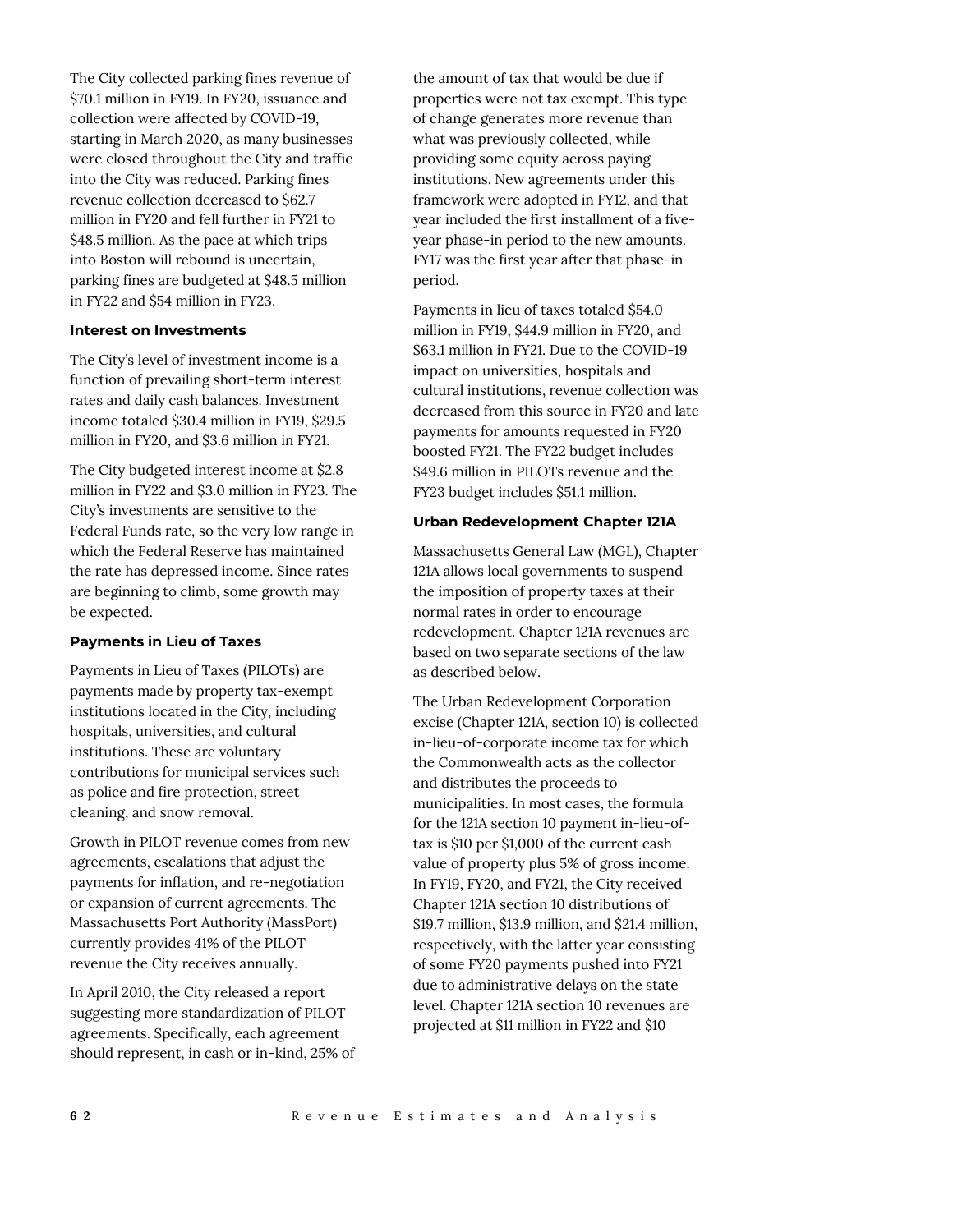million in FY23, as timing of these payments is inconsistent and agreements expire.

In addition to the Section 10 payments collected by the State, most 121A corporations have individual agreements with the City that result in additional payments made directly to the City. These section 6A agreements are complex, with actual amounts owed dependent on a formula that varies widely. The City collected section 6A payments of \$24.6 million in FY19, \$18.8 million in FY20, and \$15.2 million in FY21. The City is budgeting section 6A collections at \$11.0 million in FY22 and \$9.0 million in FY23. As Chapter 121A agreements expire and the properties transition back to regular property taxes, these payments will decrease, while contributing to the new growth portion of the property tax levy.

#### **Miscellaneous Department Revenue**

With revenue tools limited by local tax authority in Massachusetts, the City is continuing in the FY23 budget to better maximize local revenue options. In FY23, the Administration and Finance cabinet will continue a citywide review of collections, as well as address past due bills to recover additional revenue.

The largest revenue source in this category is Street Occupancy permits, which averaged \$10.1 million in annual collections between FY19 and FY21. Street Occupancy Permits are budgeted at \$9.5 million in FY22 and \$10.0 million in FY23.

Overall FY23 miscellaneous department revenue is projected to increase \$10.2 million, or 18%, over FY22. One driver is Parking Facilities, where the City will no longer be making debt service payments on Lafayette Garage in FY23 and is pursuing a new operating model. These changes are expected to push net revenue 50% or more above the garage's typical annual take of \$2.5-\$3 million.

#### **Licenses and Permits**

This category is dominated by *building permits revenue*, from which the City received \$61.8 million and \$69.6 million in FY19 and FY20, respectively. Building permits revenue dropped to \$48.7 million in FY21 due to the effects of COVID-19 on construction starts. In FY22 this source is budgeted at \$45.0 million in FY21 and will be increased to \$48.0 million in FY23.

The second largest Licenses and Permits revenue is the *cable television license fee*, from which the City received \$6.5 million in FY19, \$6.3 million in FY20, and \$5.8 million in FY21. A declining base of cable subscribers explains the decrease over time. Revenue from cable television is budgeted at \$5.2 million in FY22 and \$4.6 million in FY23.

*Alcoholic beverage licensing* is the only other revenue source in this category that regularly exceeds \$4 million in annual revenue. Alcoholic beverage licenses are budgeted at \$4.5 million in FY22 and FY23.

#### **Penalties and Interest**

Taxpayers are assessed both a penalty and interest for late payments of property tax bills, motor vehicle excise bills, and other payments. The City collected \$11.4 million in such penalties and interest in FY19, \$10.1 million in FY20, and \$10.3 million in FY21. The City is budgeting this revenue source at \$9 million in both FY22 and FY23.

#### **Available Funds**

Most of the City's General Fund budget is supported by the revenues that are estimated to come in during the course of the fiscal year, including property tax, excises, state aid, and the various other categories of revenues described above. Available funds are linked to a separate category of expenditure appropriation those supported by immediately available fund transfers.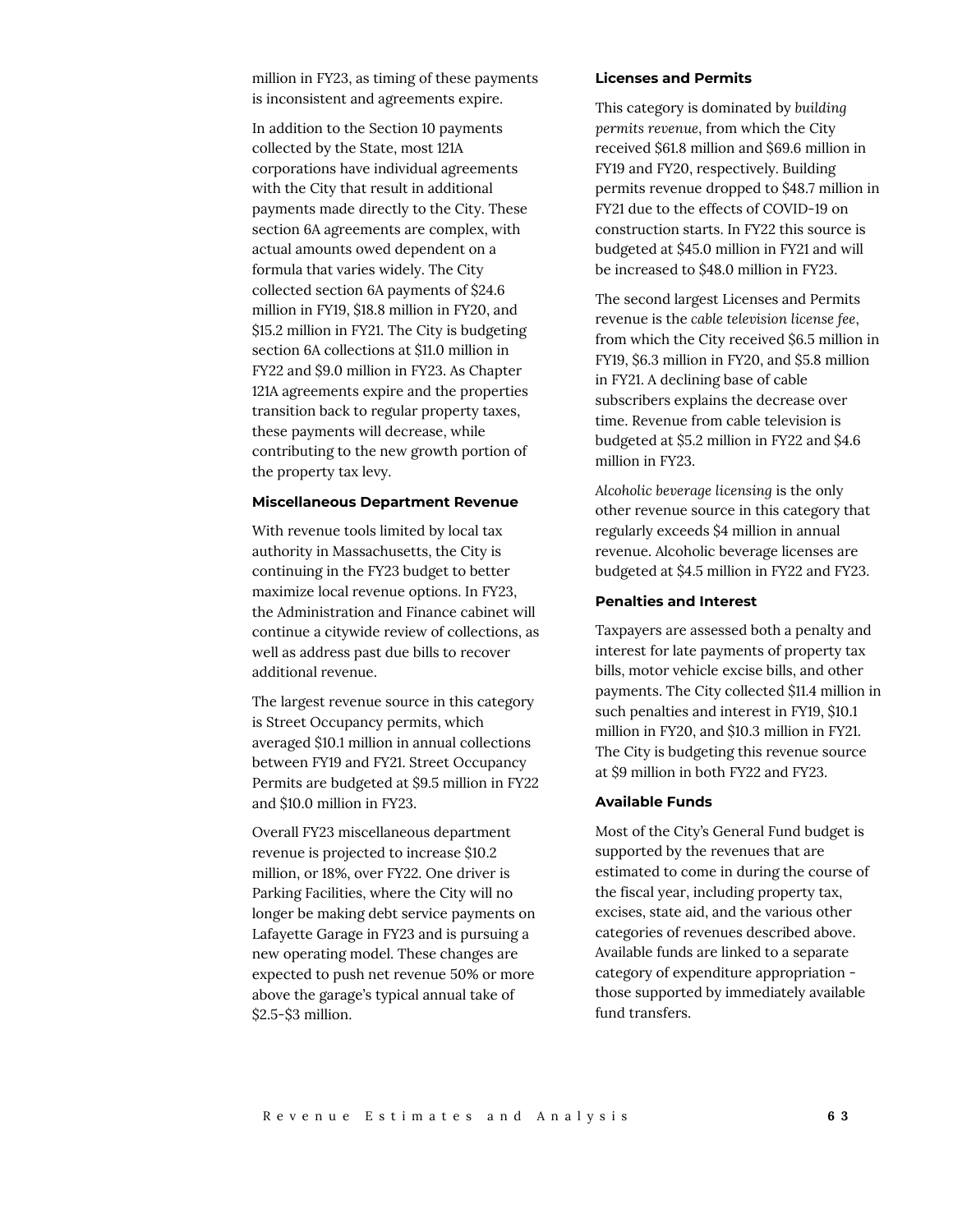The only two significant available funds that the City budgets each year are parking meter revenues to support the Transportation Department, and cemetery trust monies that are used to support the City's maintenance of its public cemeteries. Both special funds have fees collected during the course of the year. By transferring out less than what is collected over the years, the City typically builds up a balance in both funds. Trust fund balances, such as the Cemetery Trust, also benefit from the opportunity to invest in securities offering a higher return than short-term fixed-income investments.

The City transferred \$20 million from the Parking Meter Fund to the General Fund in FY21 after not making any funds transfers in FY19 or FY20. The City has budgeted to transfer \$30 million from the Parking Meter Fund and \$950,000 from the Cemetery Trust Fund to the General Fund in both FY22 and FY23.

See the *Financial Management* section of Volume I for details.

## **Non-Recurring Revenue**

#### **Surplus Property**

The surplus property disposition fund contains proceeds from the sale of various City land or buildings. The use of these funds is usually restricted to one-time expenditures. No funds are included in the FY23 budget from this revenue source.

#### **Budgetary Fund Balance**

Budgetary Fund Balance can be appropriated for use during the fiscal year after certification by the Department of Revenue (DOR). Budgetary Fund Balance is more commonly referred to as "Free Cash" when used this way. This item is most simply described as the portion of available reserves, generated to a considerable degree by annual operating surpluses that the City can responsibly appropriate for spending.

In FY21 \$40.0 million in Budgetary Fund balance was dedicated to supporting the appropriation for Other Post-Employment Benefits (OPEB), the liability associated with retiree health insurance costs. The FY22 and FY23 budgets likewise assume the use of \$40.0 million to support OPEB.

See the *Financial Management* section of Volume I for more details on this revenue source.

#### **American Rescue Plan Act**

The FY23 budget includes \$40 million from the City's American Rescue Plan Act of 2021 (ARPA) State and Local Fiscal Recovery Funds (SLFRF) award for the purpose of replacing revenue lost as a result of the COVID-19 public health emergency. This is one allowable use of ARPA funds, which by law are to be used by December 31, 2024.

The \$40 million budgeted for FY23 is a step down from the \$55 million budgeted in FY22 to replace lost revenue. Gradual recovery of local receipts revenue should enable lower reliance on federal funding in FY23 and FY24. However, as Figure 12 shows, even with the addition of ARPA revenue replacement funding, local receipts are projected to remain significantly below FY19 levels.



Local Receipts ARPA Revenue Replacement

*Figure 12 –Local Receipts and ARPA Revenue Replacement (in millions), FY19-FY23*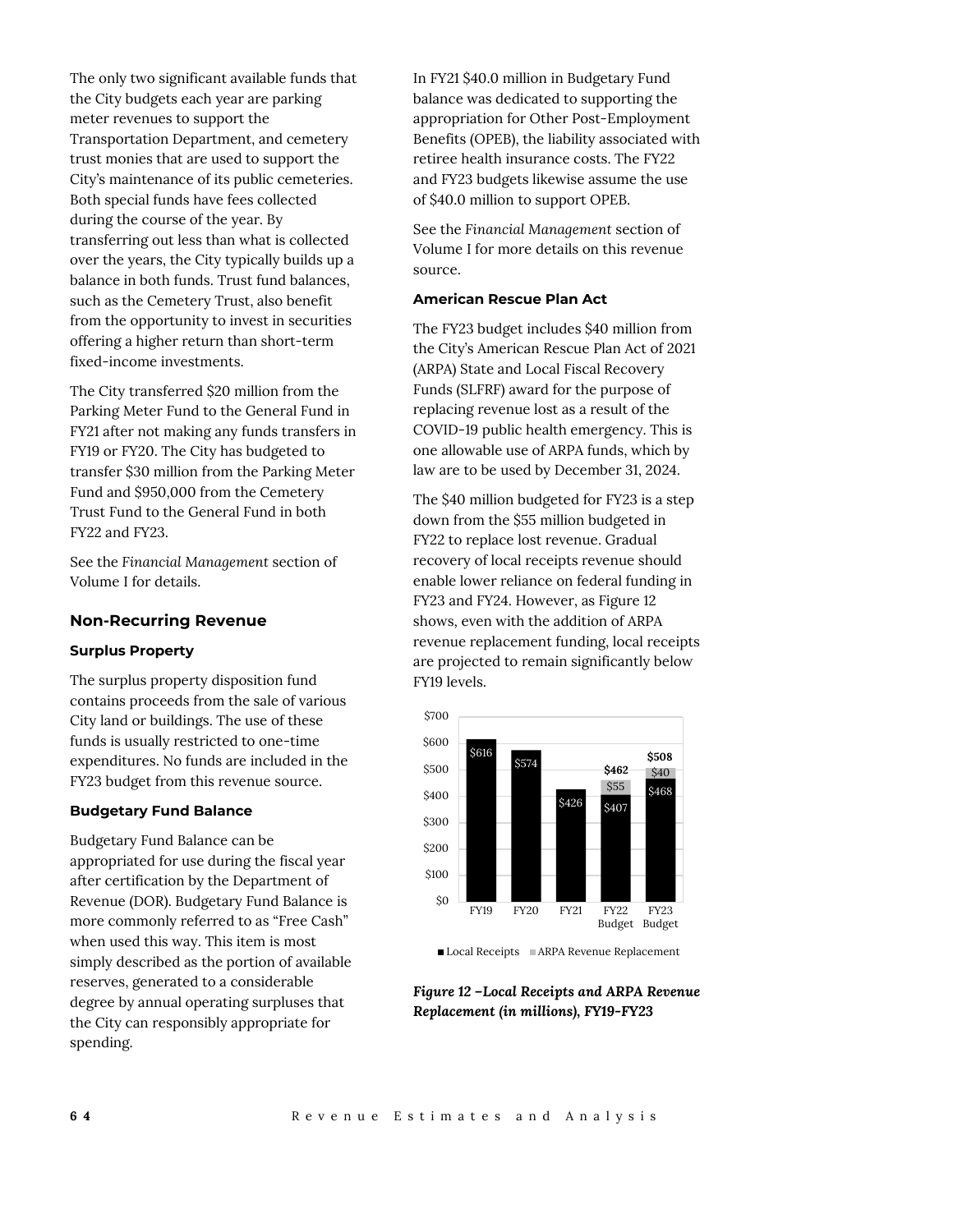See the *Operating* section of Volume I (*External Funds* subsection) for more details on the City's programming of federal relief funding.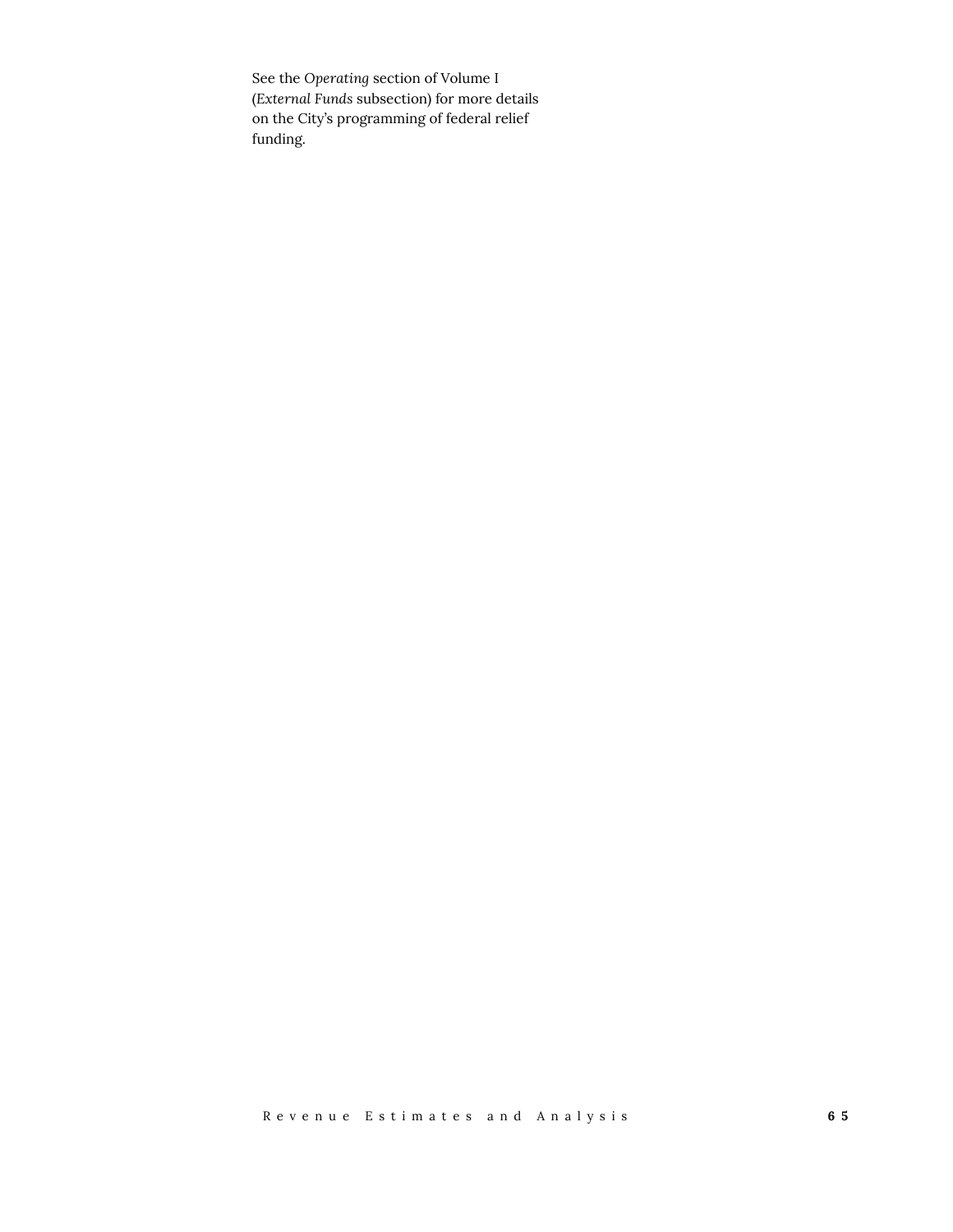# **Revenue Detail**

|                                           | <b>FY20 Actual</b> | <b>FY21 Actual</b> | FY22 Budget   | FY23 Budget   |
|-------------------------------------------|--------------------|--------------------|---------------|---------------|
| Property Tax                              | 2,514,155,221      | 2,680,021,726      | 2,823,323,376 | 2,953,906,461 |
| 40116 Property Tax Overlay                | $-47,323,895$      | $-3,735,387$       | $-33,174,590$ | $-10,000,000$ |
| Subtotal                                  | 2,466,831,326      | 2,676,286,339      | 2,790,148,786 | 2,943,906,461 |
| <b>EXCISES</b>                            |                    |                    |               |               |
| Motor Vehicle Excise                      | 62,791,517         | 54, 183, 557       | 50,000,000    | 54,250,000    |
| 40129 Room Occupancy Excise               | 99,258,171         | 15,562,667         | 32,000,000    | 54,000,000    |
| 40130 Aircraft Fuel Excise                | 32,470,675         | 8,474,178          | 12,000,000    | 20,000,000    |
| 40140 Condominium Conversion<br>Excise    | 619,000            | 838,000            | 500,000       | 600,000       |
| 40162 Short Term Rental                   | 260,295            | 339,780            | 500,000       | 500,000       |
| 40601 Meals Excise Tax                    | 28,926,658         | 14,202,801         | 17,500,000    | 25,000,000    |
| 40602 Marijuana Excise                    | 0                  | 0                  | 1,000,000     | 1,250,000     |
| 40603 Community Host<br>Agreements        | 119,870            | 754,410            | 1,000,000     | 1,000,000     |
| 41113 Vehicle Rental Surcharge            | 1,573,276          | 573,998            | 600,000       | 750,000       |
| <b>Boat Excise</b>                        | 6,689              | 419                | 40,000        | 40,000        |
| Subtotal                                  | 226,026,152        | 94,929,808         | 115,140,000   | 157,390,000   |
| <b>FINES</b>                              |                    |                    |               |               |
| <b>Total Parking Fines</b>                | 62,681,485         | 48,539,636         | 48,500,000    | 54,000,000    |
| 45104 Code Enforcement - Trash            | 1,310,455          | 1,432,906          | 1,100,000     | 1,300,000     |
| Other Fines                               | 3,385,284          | 2,180,018          | 2,205,000     | 2,655,000     |
| Subtotal                                  | 67,377,224         | 52,152,560         | 51,805,000    | 57,955,000    |
| <b>Interest On Investments</b>            |                    |                    |               |               |
| 47151 Interest On Investments             | 29,472,290         | 3,614,562          | 2,800,000     | 3,000,000     |
| Subtotal                                  | 29,472,290         | 3,614,562          | 2,800,000     | 3,000,000     |
| <b>PILOTs</b>                             |                    |                    |               |               |
| 40167 PILOTs                              | 34,432,514         | 25,173,824         | 29,000,000    | 29,000,000    |
| 40168 Other PILOTs                        | 171,193            | 185,797            | 200,000       | 170,000       |
| 40169 Massport/DOT                        | 19,443,369         | 19,520,739         | 20,078,133    | 20,479,699    |
| Subtotal                                  | 54,047,076         | 44,880,360         | 49,278,133    | 49,649,699    |
| URBAN REDEVLOPMENT<br><b>CHAPTER 121A</b> |                    |                    |               |               |
| 40230 121B Section 16                     | 8,107,815          | 9,926,609          | 6,000,000     | 6,000,000     |
| 40231 121A Section 6A                     | 18,756,867         | 15,209,648         | 11,000,000    | 9,000,000     |
| 40232 121C                                | 727,794            | 424,547            | 700,000       | 400,000       |
| 41013 Chapter 121A Section 10             | 13,923,319         | 21,409,759         | 11,000,000    | 10,000,000    |
| Subtotal                                  | 41,515,795         | 46,970,562         | 28,700,000    | 25,400,000    |

**6 6** Revenue Estimates and Analysis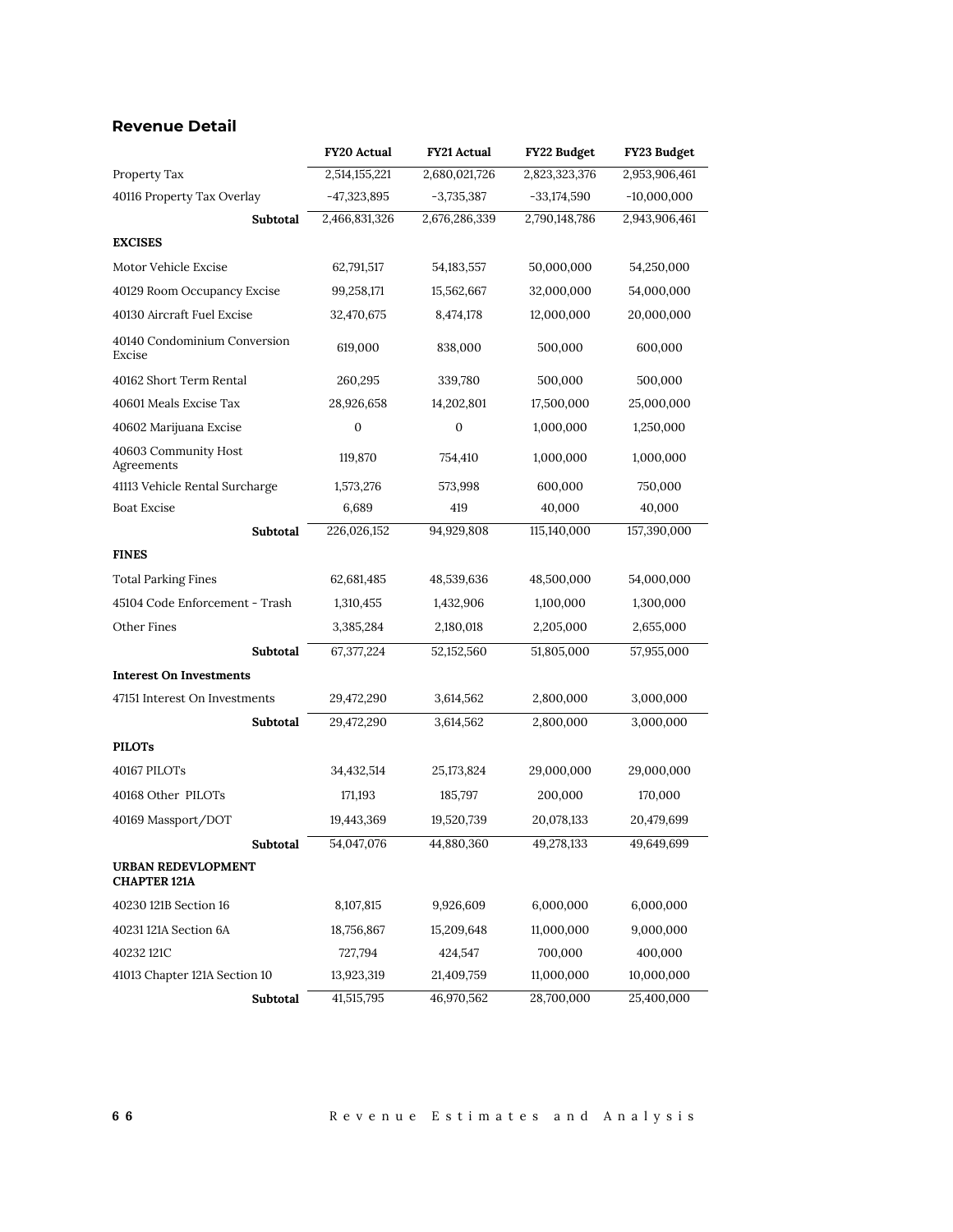|                                           | FY20 Actual  | <b>FY21 Actual</b> | FY22 Budget  | FY23 Budget      |
|-------------------------------------------|--------------|--------------------|--------------|------------------|
| <b>MISC DEPARTMENT REVENUE</b>            |              |                    |              |                  |
| 43105 Registry Division Fees              | 1,611,300    | 1,500,105          | 1,600,000    | 1,650,000        |
| 43109 Liens                               | 695,050      | 741,925            | 600,000      | 600,000          |
| 43120 City Clerk Fees                     | 637,908      | 438,796            | 500,000      | 600,000          |
| 43137 Municipal Medicaid<br>Reimbursement | 6,812,508    | 5,978,256          | 5,400,000    | 6,500,000        |
| 43138 Medicare Part D                     | 2,285,931    | 5,373,759          | 2,000,000    | 2,000,000        |
| 43202 Police Services                     | 1,111,110    | 492,446            | 500,000      | 700,000          |
| 43211 Fire Services                       | 5,253,464    | 6,447,648          | 6,000,000    | 6,600,000        |
| 43301 Parking Facilities                  | 1,973,799    | 1,518,060          | 750,000      | 4,000,000        |
| 43311 PWD - Street Occupancy.             | 10,104,389   | 9,310,041          | 9,500,000    | 10,000,000       |
| 43425 St. Furniture Prgm Fixed<br>Fees    | $\mathbf{0}$ | $\mathbf{0}$       | 1,500,000    | 1,500,000        |
| 43426 St. Furniture Prgm Ad. Fees         | 1,069,191    | 618,379            | 500,000      | 900,000          |
| 44002 Tuition & Transportation            | 1,352,738    | 2,116,932          | 1,900,000    | 1,900,000        |
| 47119 Affirmative Recovery Unit           | 247,391      | 385,566            | 200,000      | 200,000          |
| 47130 Fringe Retirement                   | 5,652,141    | 5,832,859          | 5,500,000    | 5,767,995        |
| 47131 Pensions & Annunities               | 5,374,001    | 5,888,496          | 5,500,000    | 6,550,000        |
| 47132 Indirect Costs<br>Reimbursement     | 646,390      | 585,266            | 400,000      | 500,000          |
| 48000 Detail Admin Fee                    | 3,647,193    | 3,118,825          | 2,800,000    | 3,100,000        |
| Other Misc Department Revenue             | 18, 151, 845 | 17,169,472         | 11,648,338   | 13,957,338       |
| Subtotal                                  | 66,626,348   | 67,516,833         | 56,798,338   | 67,025,333       |
| <b>LICENSES &amp; PERMITS</b>             |              |                    |              |                  |
| 40211 Building Permits                    | 69,572,085   | 48,742,094         | 45,000,000   | 48,000,000       |
| 40213 Weights & Measures                  | 215,100      | 282,430            | 290,000      | 290,000          |
| 40215 BTD - Street & Sidewlk<br>Permits   | 2,978,604    | 3,243,024          | 2,800,000    | 3,000,000        |
| 40221 Health Inspections                  | 1,765,597    | 1,539,234          | 1,530,000    | 1,600,000        |
| 40220 Boat Mooring Permits                | 16,424       | 0                  | $\mathbf{0}$ | $\boldsymbol{0}$ |
| 40222 Alcoholic Beverage<br>Licenses      | 4,449,548    | 4,345,737          | 4,500,000    | 4,500,000        |
| 40223 Marijuana License                   | $\mathbf{0}$ | 17,950             | 10,000       | 25,000           |
| 40224 Entertainment Licenses              | 1,820,938    | 968,524            | 1,000,000    | 1,600,000        |
| 40227 Police - Firearm Permits            | 23,297       | 121,463            | 30,000       | 40,000           |
| 40229 Other Business Lic. &<br>Permits    | 142,169      | 207,714            | 160,000      | 160,000          |
| 40235 Cable Television                    | 6,255,985    | 5,782,664          | 5,200,000    | 4,600,000        |
| 46001 Dog License                         | $\mathbf{0}$ | 0                  | 220,000      | 220,000          |
| Other Licenses & Permits                  | 2,154,344    | 1,124,081          | 1,680,000    | 1,630,000        |
| Subtotal                                  | 82,596,465   | 88,363,827         | 61,960,000   | 62,970,000       |

Revenu e Estimates and Analysis **6 7**